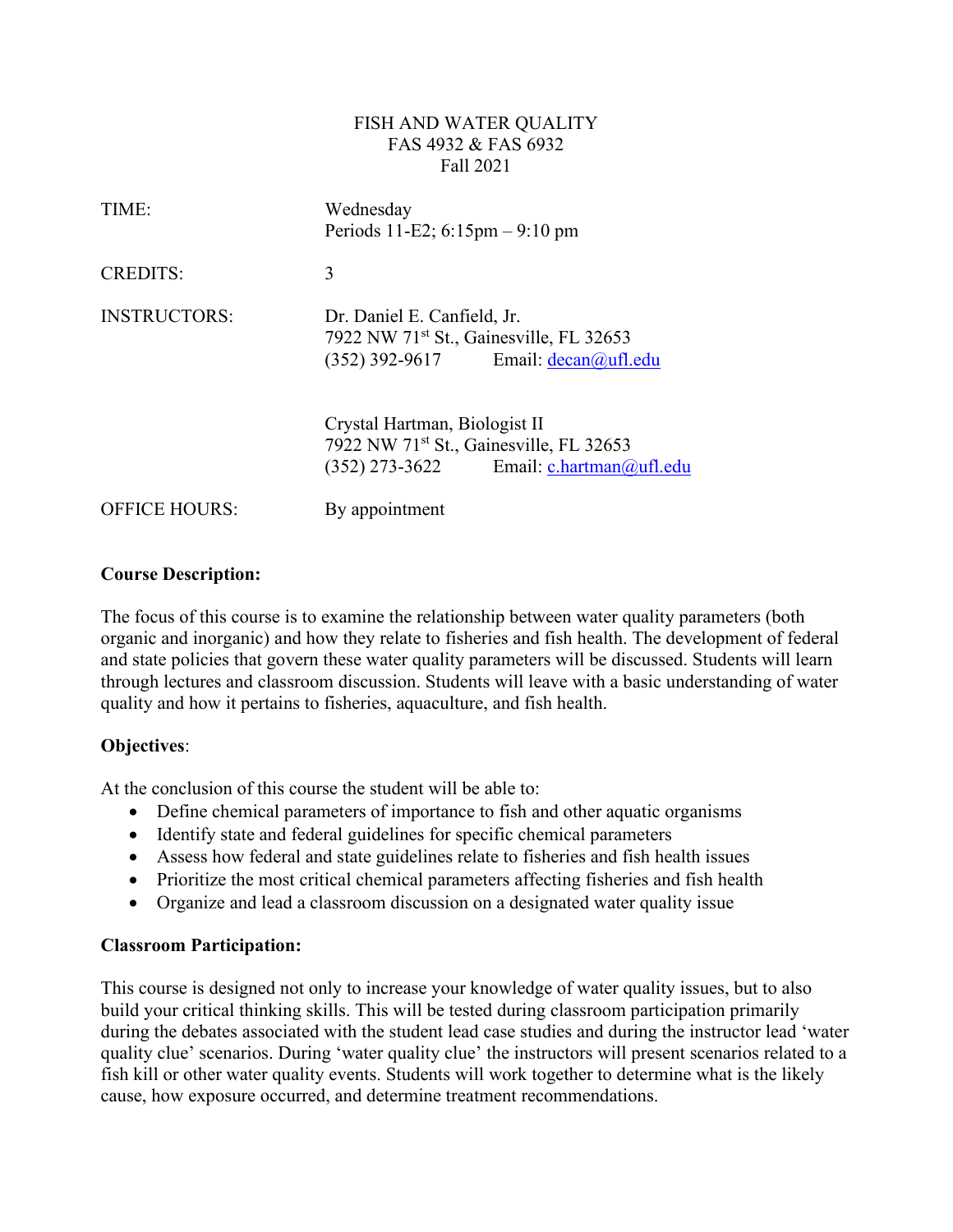# **Quizzes, Exams, & Assignments**:

# Quizzes:

There is no textbook for this class. However, each week students will be assigned reading related to the following week's topic. Students are expected to be familiar with these readings prior to in-class discussion. A weekly reading quiz, consisting of 4-5 questions, will be available each week on Canvas. The reading quiz will close each week at the start of class.

## Exams:

There will be two in-class exams consisting of a variety of short answer questions that will cover both information (such as definitions, information relating to testing or management of parameters) and critical thinking (scenarios). The final take-home exam will be a cumulative essay exam.

There are three assignments to be completed over the course of the semester:

- 1. Water Quality Parameter Reference Guide: Each student is required to compile a water quality parameter reference guide. Using the excel spreadsheet provided, students will fill in abiotic conditions, biotic conditions, sources, related parameters, diagnosis methods, water quality standards, and treatment methods for each parameter discussed during the course. Parameters shall be organized in order of importance (most to least) for the specific area of concern for the student (i.e., aquaculture, fisheries, health, etc.). The reference guide will be submitted on the last day of class. (10%).
- 2. Water Quality in the News: Each week, the student must find a news article, *current or historic* that relates to one or more of the topics/variables to be covered that week. Students should be able to discuss their article and how it pertains to the information presented. Articles will be submitted each week on the Canvas discussion board, and will be discussed in-class (5%). Absent students will be expected to post their article and comment on other articles posted.
- 3. Case Study: Students will form teams of two, and each team will be in charge of leading a class discussion on a water quality case study. Teams will be allowed to choose from a list of case studies and dates. Teams will be in charge of researching data relevant to the case study in question and presenting the class with an overview of the case study. As part of the overview, teams will identify stakeholder groups and discuss their viewpoints. Teams will then lead a class discussion of the issue including all stakeholder viewpoints, and pros and cons of potential outcomes/concerns. One week prior to the case study presentation, the team will need to meet with the TA to discuss their case study research, plans for class discussion, and assign a short paper, editorial, or other relevant background information for the class to read. Each team will be graded on their knowledge about the case study, the quality of the prepared materials, and their level of professionalism while guiding the classroom discussion (15%).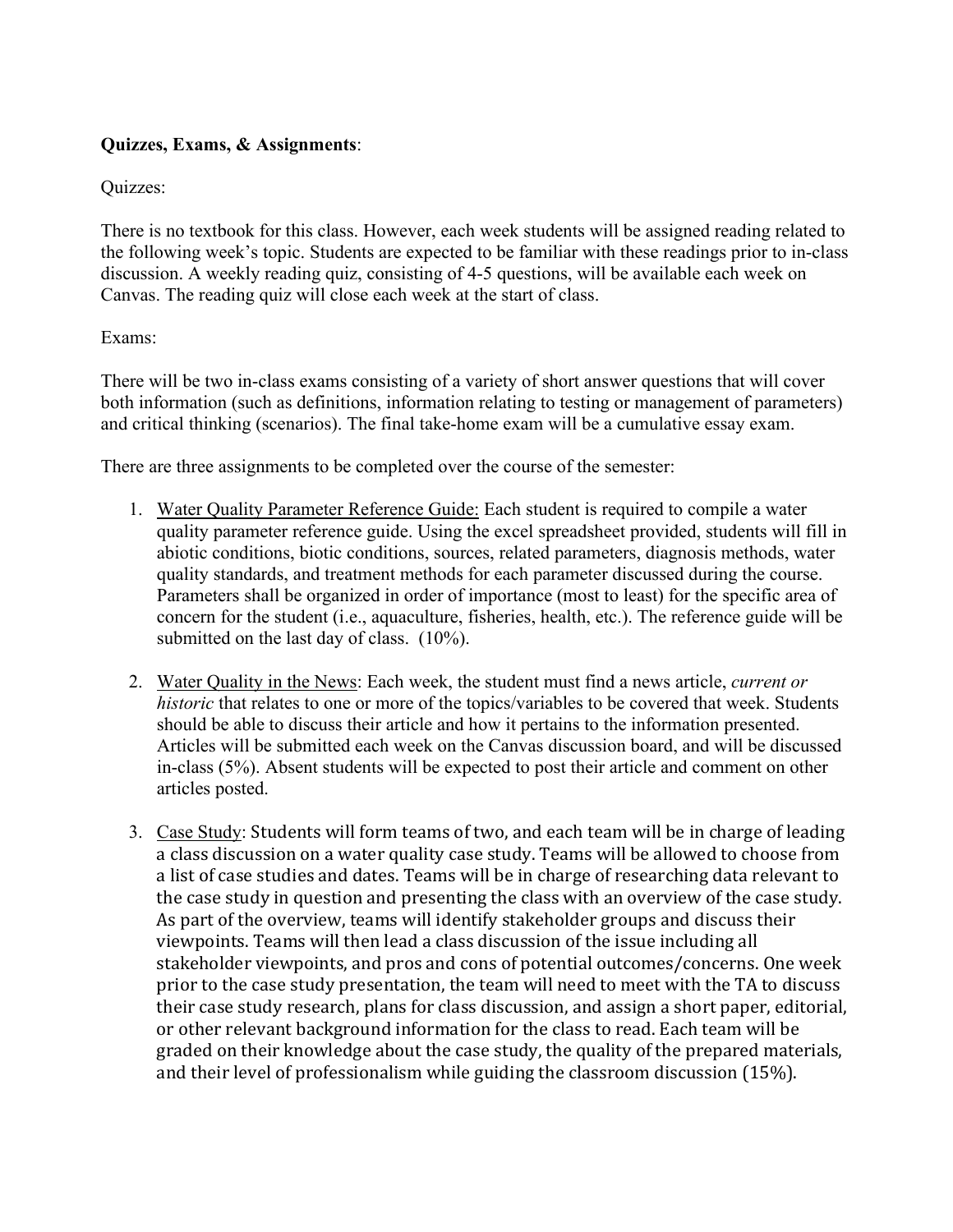# **Grading**:

| <b>Weekly Quizzes</b> | $10\%$             | Portfolio                                                          | 10%                            |           |
|-----------------------|--------------------|--------------------------------------------------------------------|--------------------------------|-----------|
| Exams $(2)$           | 20%                | Water Quality in the News                                          |                                | $5\%$     |
| Final                 | 20%                |                                                                    | <b>Classroom Participation</b> | 20%       |
| Case Study            | 15%                |                                                                    |                                |           |
| $A: 94-100\%$         | $B^{+}$ : 87-89.9% | $C^{+}$ : 77-79.9%                                                 | D+: $67-69.9\%$                | $E: 50\%$ |
| A-: $90-93.9\%$       | $B: 84-86.9\%$     | $C$ : 74-76.9%                                                     | $D: 64-66.9\%$                 |           |
|                       | $B-$ : 80-83.9%    | $C-$ : 70-73.9%                                                    | $D-$ : 60-63.9%                |           |
|                       |                    | https://catalog.ufl.edu/ugrad/current/regulations/info/grades.aspx |                                |           |

| Week          | <b>Lecture Topics</b>                                                                                                                                                   |
|---------------|-------------------------------------------------------------------------------------------------------------------------------------------------------------------------|
| 1 (Aug 25)    | Course overview<br>What is a fish? What is quality? Definition of terms<br>Understanding numeric standards<br>Scientific Method & Theory of Multiple Working Hypotheses |
| $2$ (Sept 01) | Where did we come from? A brief history of water quality.<br>Are all water bodies created equal? Geology, Lake Morphology, Hydrology,<br>Climate                        |
| 3 (Sept 08)   | Basic water chemistry parameters:<br>Temperature, Specific Conductivity (salinity), pH, Alkalinity, Hardness,<br>Oxygen                                                 |
| 4 (Sept 15)   | TP, TN, Chlorophyll & Trophic State<br>The Numeric Nutrient Debate                                                                                                      |
| 5 (Sept 22)   | Phosphorus (phosphate, phosphoric acid, and orthophosphate)<br>Nitrogen (The nitrogen cycle: nitrate, nitrite, and ammonia)                                             |
| 6 (Sept 29)   | Exam 1<br><b>Heavy Metals</b><br>Bioaccumulation, Bioconcentration, Biomagnification                                                                                    |
| 7 (Oct 06)    | Point Source v. Nonpoint Source Pollution<br>Chromium, Cadium, Lead & Hydrocarbons                                                                                      |
| <b>Week</b>   | <b>Lecture Topics</b>                                                                                                                                                   |
| 8 (Oct 13)    | Pesticides, Herbicides, & Piscicides: Introduction                                                                                                                      |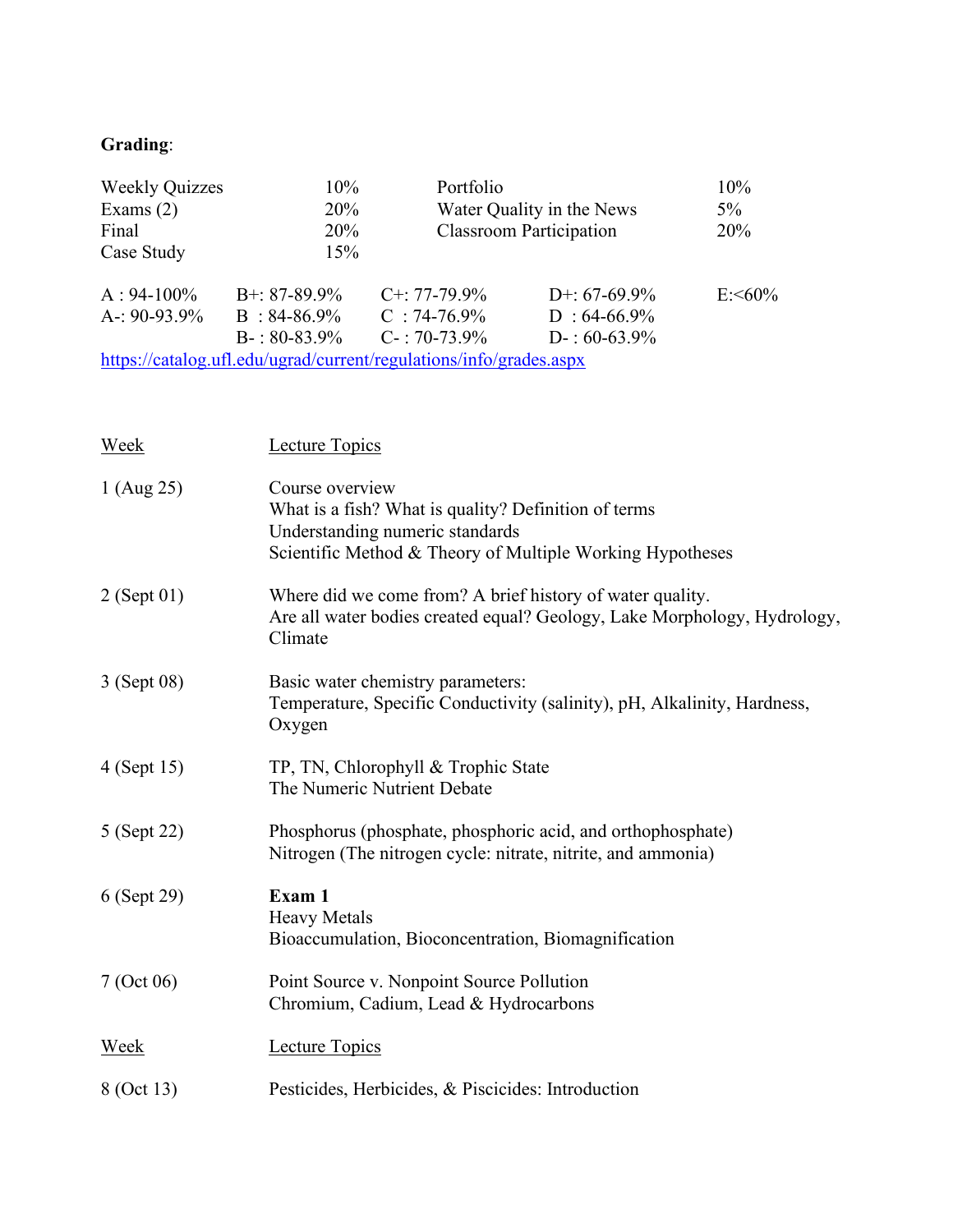|                | Arsenic, Glyphosphate, Toxaphene, & Rotenone                                                                                                 |
|----------------|----------------------------------------------------------------------------------------------------------------------------------------------|
| 9 (Oct 20)     | Pesticides & Herbicides<br>Chlorinated hydrocarbons (DDT, Chlordane, 2-4-D)                                                                  |
| 10 (Oct 27)    | Exam 2<br>Introduction to industrial waste                                                                                                   |
| 11 (Nov 03)    | Industrial Contaminants<br><b>Student Case Study</b>                                                                                         |
| $12$ (Nov 10)  | Biological Contaminants, HAB (Harmful Algal Blooms)<br>Invasive species, Waste & bacterial/fungal contamination<br><b>Student Case Study</b> |
| 13 (Nov 17)    | Pharmaceuticals, Microplastics<br><b>Student Case Study</b>                                                                                  |
| 14 (Nov 24)    | Happy Thanksgiving! No class!                                                                                                                |
| 15 (Dec 01)    | <b>Risk Assessment</b><br><b>Student Case Study</b>                                                                                          |
| 16 (Dec $08$ ) | Science, Persuasion, and Propaganda<br>Take-home <b>FINAL</b> assigned<br><b>Water Quality Parameter Reference Guide DUE</b>                 |

#### **Reference Text:**

Canadian Water Quality Guidelines, Classroom handouts

#### **Attendance:**

Attendance is required. Classroom participation is 20% of your final grade, and is dependent upon your involvement in classroom discussion.

#### **Communication**:

Please be advised that any emails concerning notices about class readings, cancellations, etc. will be sent to your UFL email account.

#### **Syllabus Changes:**

The instructor reserves the right to adjust the syllabus to preserve the integrity of the course.

# **Academic Honesty:**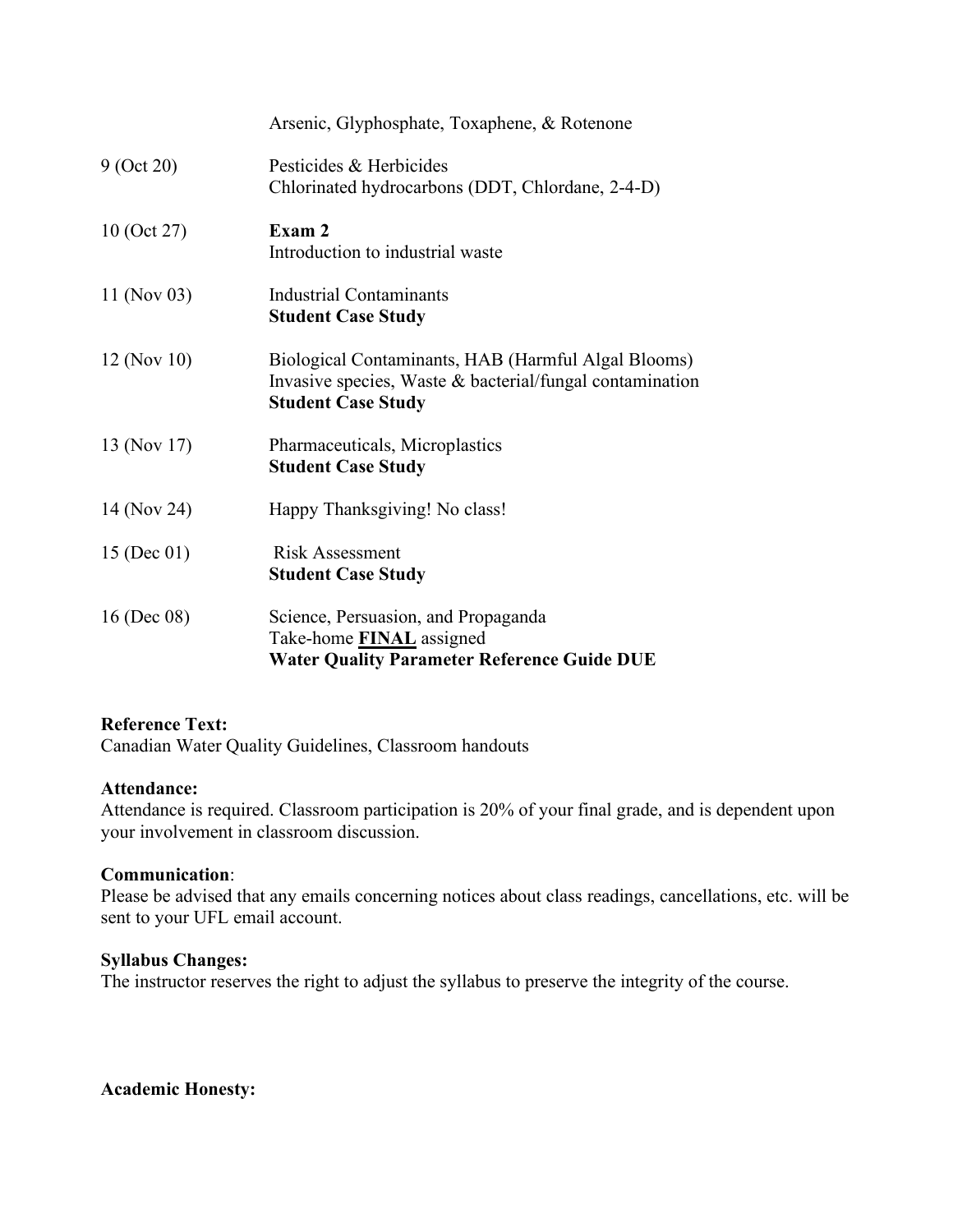As a result of completing the registration form at the University of Florida, every student has signed the following statements: "I understand that the University of Florida expects its students to be honest in all their academic work. I agree to adhere to this commitment to academic honesty and to understand that my failure to comply with this commitment may result in disciplinary action up to and including expulsion from the University."

#### **Software**:

All faculty, staff, and students of the University are required and expected to obey the laws and legal agreements governing software use. Failure to do so can lead to monetary damages and/or criminal penalties for the individual violator. Because such violations are also against University policies and rules, disciplinary action will be taken as appropriate.

## **Services for Students with Disabilities**:

The Disability Resource Center coordinates the needed accommodations of students with disabilities. This includes registering disabilities, recommending academic accommodations within the classroom, accessing special adaptive computer equipment, providing interpretation services and mediating faculty-student disability related issues [\(www.dso.ufl.edu/drc/\)](http://www.dso.ufl.edu/drc/).